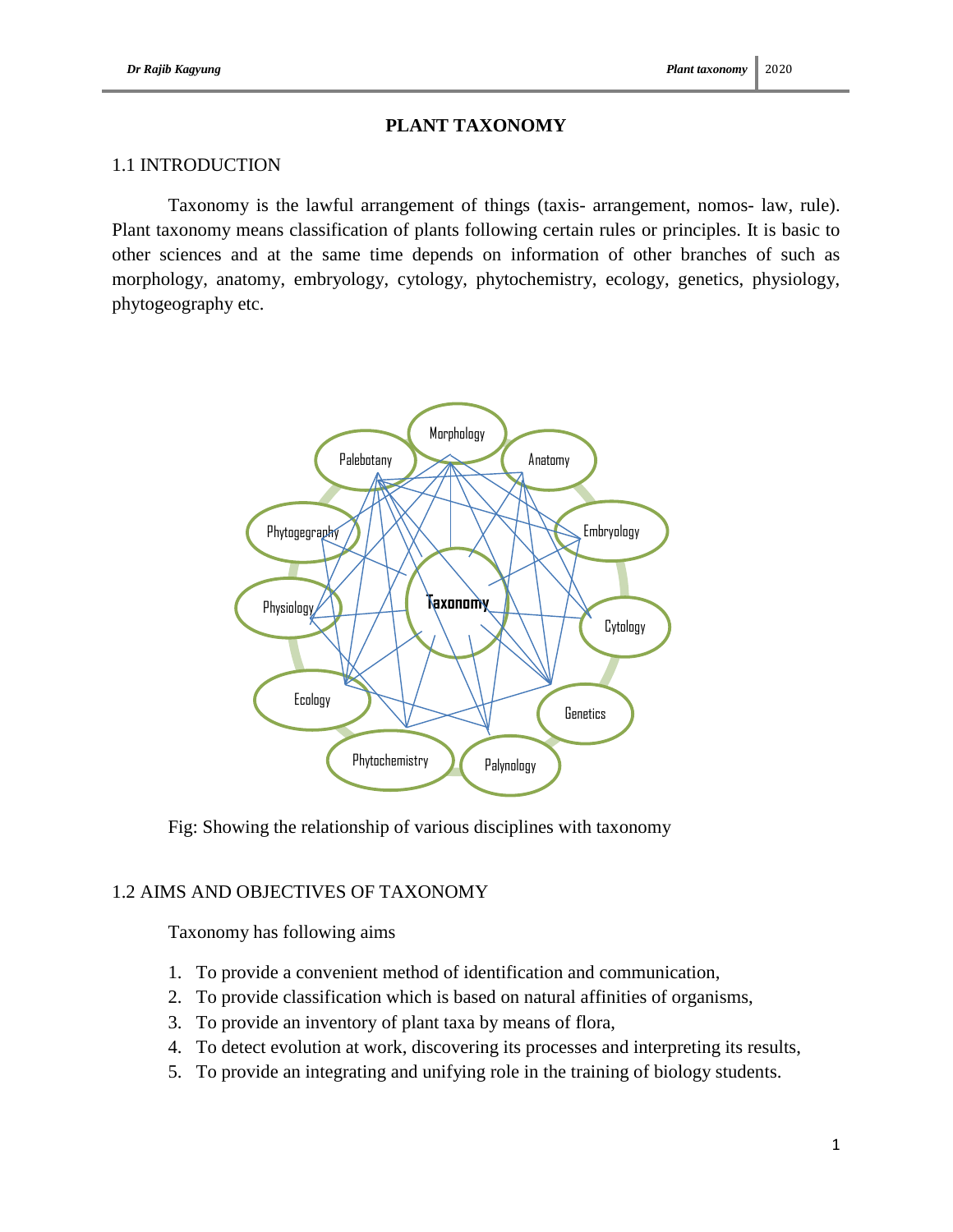These are based on certain well defined principles for the fulfillment of the objectives.

### 1.3 PRINCIPLES OF TAXONOMY

The basic principles of taxonomy are (Cronquist, 1986)

- 1. Taxa are properly established on the basis of multiple correlation of characters,
- 2. Taxonomic importance of a character is determined by how well it correlates with other characters.
- 3. An important feature of the taxonomy is its predictive value.

The first principle states the importance of correlation of characters. It implies that no character of a taxon should be considered singly for establishment of its relationship with other characters. Secondly, the characters chosen for should exhibit maximum correlation with other characters. The importance of a character depends upon the degree of correlation. A character with no apparent correlation with other character is often taken to be an anomalous one and it is usually not taxonomically important. So, a zygomorphic flower in Ranunculaceae; only five stamens in Tilliaceae, alternate leaves in Oleaeceae, actinomorphic flowers in Scrophularicaeae, simple leaves in Bignoniaceae and numerous such characters are taken to be anomalous since they are not correlated with other characters of the taxa. Hence, they are not taxonomically significant. They may however be considered important from their diagnostic point of view, but the relationship must be considered on overall resemblances.

#### 1.4 FUNCTIONS OF TAXONOMY

The main functions of taxonomy are

- 1. Identification
- 2. Nomenclature
- 3. Classification

#### 1.5 EVOLUTIONARY TRENDS IN TAXONOMY

Taxonomy has the longest history among all botanical sciences dating back to the very beginning of botany itself, with Theophrastus (370-285 **BC**) classification of all plants into trees, shrubs, under-shrubs, herbs ( annual, biennial, perennial). Starting from such humble and early beginnings, taxonomy has come a long way. It is now a full-fledged science with wide ramifications touching every other branch of botany and thus has enriched itself, with knowledge